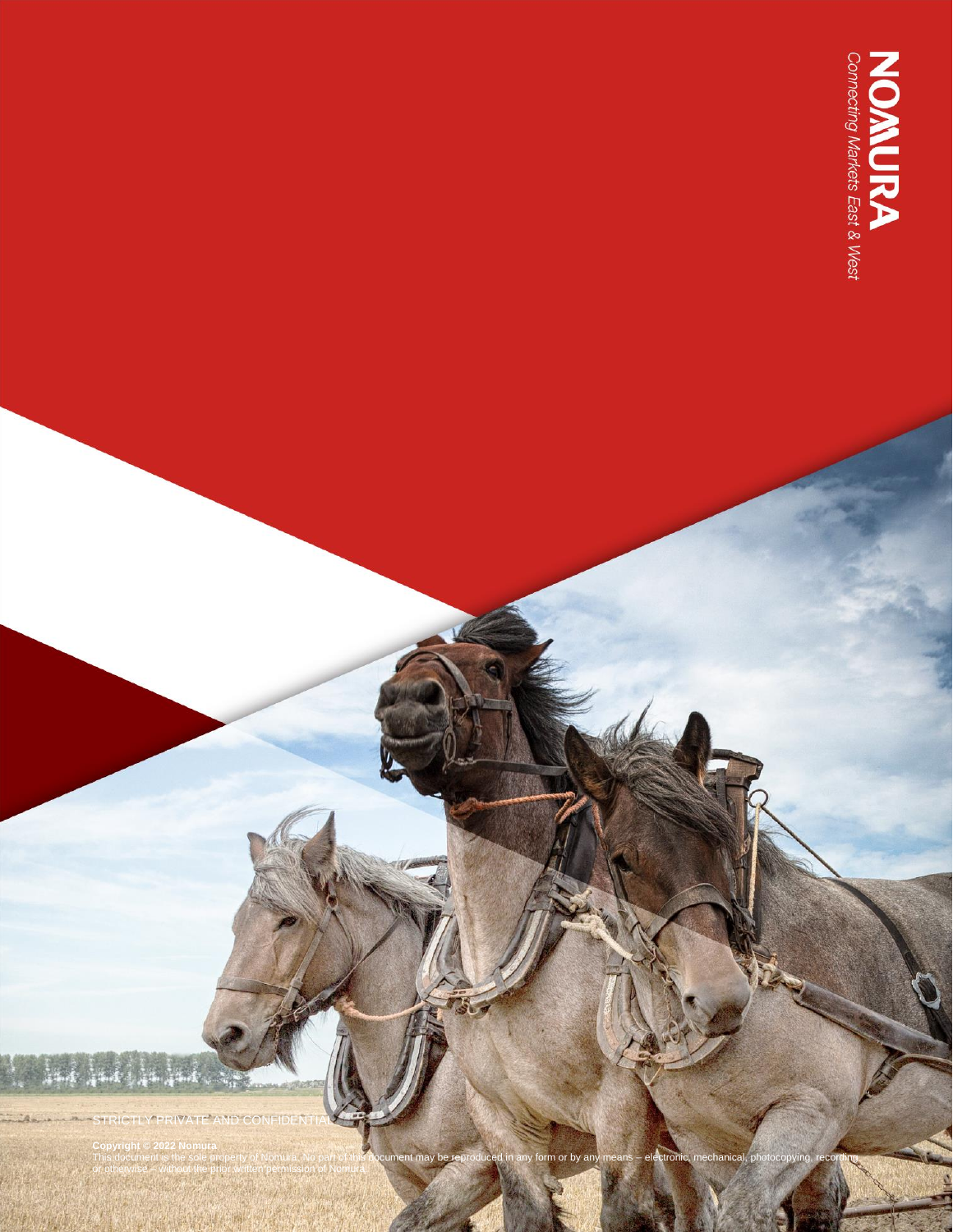#### **Overview**

Environmental, Social, and Governance-focused investing is proving to be one of the most significant portfolio management themes of the 2020s. Asset owners, gatekeepers, and retail investors are seeking to capitalize on emerging ESG investment opportunities and avoid what appear to be increasingly unsustainable risks. Furthermore, institutional investors across the world are taking a stand to ensure that their investment portfolios align with their organizational values. NCRAM is committed to responsible practices in investing the assets our clients have entrusted to us, and we are dedicated to helping our clients meet their ESG goals.

NCRAM has a long history of integrating ESG analysis into our high yield bond investment process, and we have worked to steadily improve the rigor and oversight of this integration. We signed the UN PRI in 2013, formalizing our commitment to incorporate ESG issues into investment analysis and decision-making. NCRAM also signed on to the Task Force on Climate-Related Financial Disclosures (TCFD) in 2021, demonstrating our intent to both require transparency from bond issuers and provide transparency to our investors. We established an ESG Committee, chaired by our CEO and staffed by investment, product development, legal, and compliance personnel, to provide strategic direction on ESG matters. NCRAM launched an ESG-centric high yield strategy in 2018 for separate accounts that is built using our proprietary ESG scores. In 2021, we announced our intention to manage the Global Sustainable High Yield strategy, targeting both an attractive financial return and positive sustainability outcomes.

#### **ESG High Yield Strategies**

Many institutional investors globally are demanding a deeper commitment to sustainability in their portfolios, and they are looking for investment managers to target specific ESG exposures and outcomes. As transparency related to bond issuers' ESG risks has improved and new opportunities to help our clients meet their financial and sustainability goals have emerged, NCRAM has developed a variety of solutions for our clients.

NCRAM runs several ESG-focused separately managed accounts that we designed with clients based on their unique requirements, and we are well-positioned to work with SMA investors to incorporate custom ESG-related objectives in their portfolios. We believe our proprietary ESG scores are an excellent starting point for sustainability-oriented strategies, and we can apply other factor- and industry-based exclusions to clients' SMAs.

With regard to commingled fund solutions, NCRAM has announced that it intends to sub-advise the Global Sustainable High Yield Bond Fund (GSHY) in Nomura Asset Management's Irish-domiciled UCITS fund range. GSHY is classified as an Article 9 product under the European Union's Sustainable Finance Disclosure Regulation (SFDR).

#### **ESG Integration Investment Strategies**

For all NCRAM strategies, regardless of whether a mandate articulates specific ESG objectives, sustainability analysis is an important part of the mosaic of factors that our analysts and portfolio managers contemplate when making investment decisions. ESG considerations impact both credit analysis and portfolio construction. For example, when assessing sustainability risk, NCRAM considers the potential implications of an ESG event or exposure at the issuer, sector, and portfolio levels. NCRAM believes responsible investment requires that systematic risk factors such as climate change must be integrated with the fundamental credit research that underpins our time-tested "Strong Horse" investment philosophy. Thus, NCRAM incorporates ESG analysis in all portfolios we manage.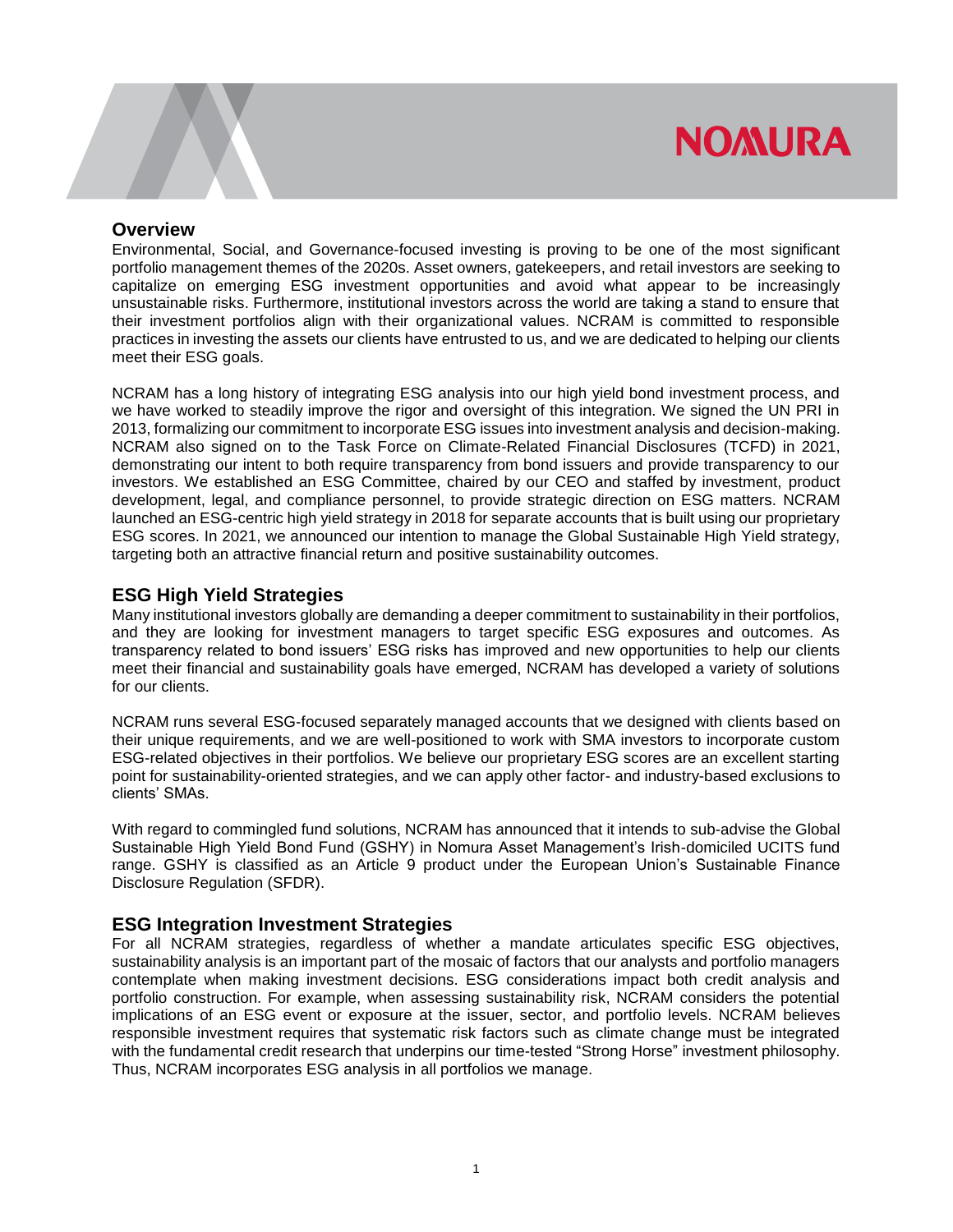### **ESG Analysis and Proprietary ESG Scores**

NCRAM's investment process is driven by rigorous credit analysis. Our sector-specialist team of analysts research prospective investments, assessing an issuer's commercial and financial risks and opportunities, and the structure of a proposed bond deal. The evaluation also considers issuers' sustainability strengths and weaknesses. NCRAM's analysts are responsible for the holistic review of a credit, from both economic and ESG perspectives; we do not delegate sustainability research to analysts outside of our high yield investment team. Our analysis of ESG factors is based on both direct communication with the issuer as well as secondary sources of information, including public filings, financial news, and third party research.

Sustainability research points of emphasis include:

- **Environmental: emissions, effluents, energy efficiency**<br>**EXEC** Social: labor practices, diversity, stakeholder relations
- Social: labor practices, diversity, stakeholder relations<br>Covernance: board composition FSG transparency c
- Governance: board composition, ESG transparency, creditor relations

This sustainability analysis drives the proprietary NCRAM ESG Score that our analysts apply to an issuer. The scoring process is based on the analyst's professional expertise, not an algorithm or quantitative model. Information from outside vendors is used as an input, but NCRAM analysts make the final determination. Our ESG Committee helps guide the analysts when calibrating the degree of risk to attach to a given matter, and to normalize scores across sectors.

We primarily evaluate issuers on an absolute basis using a 1-8 scale (with 1 being the best). Issuers are assigned a score based on a two-pronged approach. First, we assess the level of financial impact ESG risks are expected to have on the company. Second, analysts consider the issuer's level of disclosure and/or engagement regarding significant ESG factors, as well as its management team's articulated plan to address or mitigate ESG risks. The scale measures risk on an absolute basis, but sector-relative scores can also be calculated, based on client preference.

NCRAM's ESG scoring rubric is detailed in Figure 1, overleaf.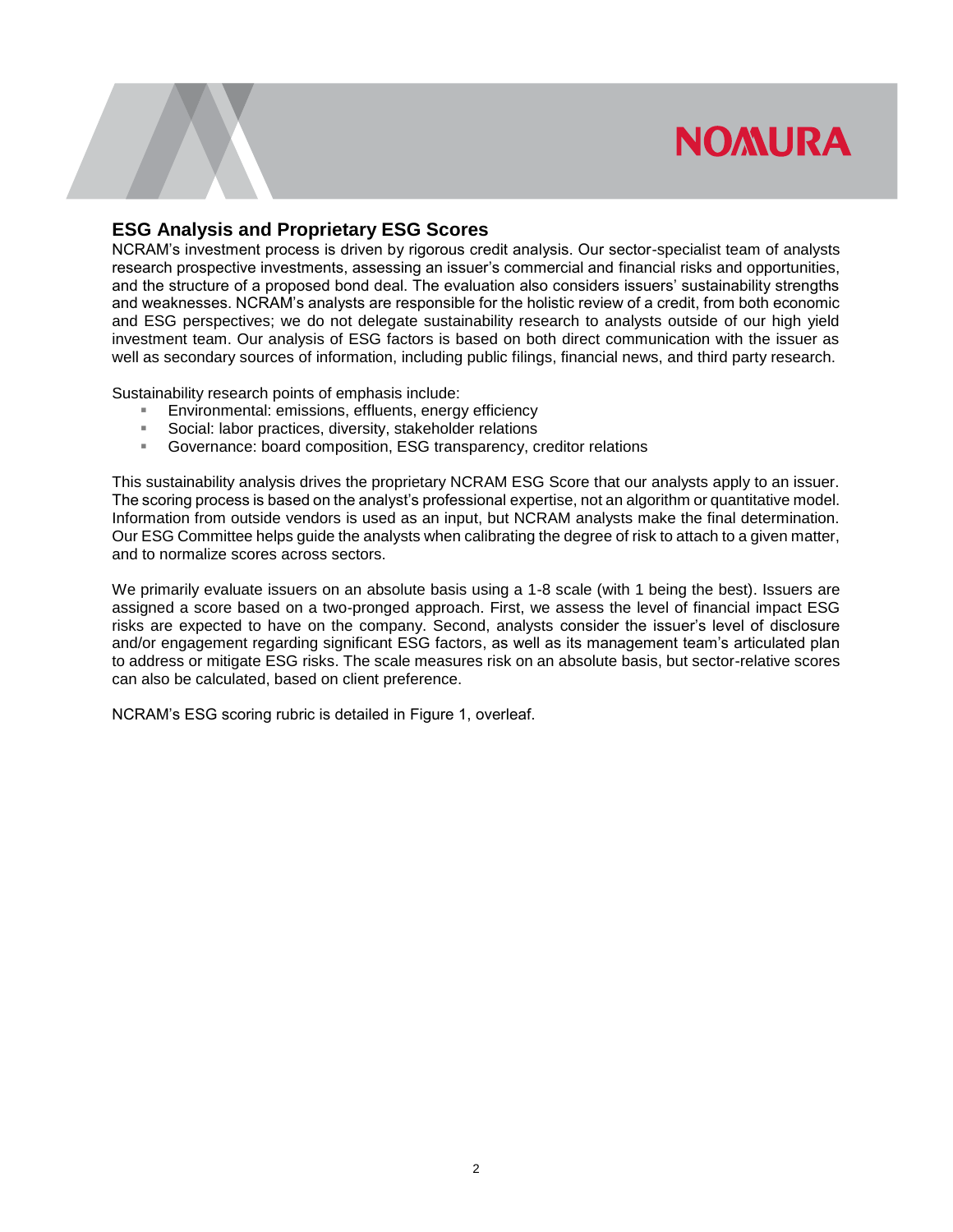| <b>Risk</b><br><b>Exposure</b> | <b>Numerical</b><br><b>Score</b> | <b>Description</b><br>(Absolute Scores 1-8)                                                                                                                                                                                                                                                                                                                                     |
|--------------------------------|----------------------------------|---------------------------------------------------------------------------------------------------------------------------------------------------------------------------------------------------------------------------------------------------------------------------------------------------------------------------------------------------------------------------------|
| Negligible                     |                                  | Company has negligible risk exposure to ESG/sustainability risks. ESG/sustainability risks are not<br>expected to have a negative impact on the value of the business in the near term.                                                                                                                                                                                         |
| Low                            | 2                                | Company has exposure to ESG/sustainability risks, but risks are expected to have a non-material negative<br>impact on the value of the business in the foreseeable future. Disclosure of and engagement with<br>ESG/sustainability issues is significant within the company's governance structure.                                                                             |
|                                | 3                                | Company has exposure to ESG/sustainability risks, but risks are expected to have a non-material negative<br>impact on the value of the business in the foreseeable future. The company may or may not engage on<br>ESG/sustainability issues.                                                                                                                                   |
| Medium                         | 4                                | Company has exposure to ESG/sustainability risks that are expected to have a material negative impact on<br>the value of the business in the foreseeable future. However, ESG/sustainability disclosure is good, and<br>management has a tangible plan to address material ESG/sustainability concerns.                                                                         |
|                                | 5                                | Company has exposure to ESG/sustainability risks that are expected to have a material negative impact on<br>the value of the business in the foreseeable future. The company may or may not engage on<br>ESG/sustainability issues.                                                                                                                                             |
| High                           | 6                                | Company has significant exposure to ESG/sustainability risks due to high exposure to multiple<br>ESG/sustainability issues that are expected to have a significant negative impact on the value of the<br>business in the foreseeable future. ESG/sustainability disclosure is improving, and management is<br>progressing towards addressing ESG/sustainability concerns.      |
|                                | $\overline{7}$                   | Company has significant exposure to ESG/sustainability risks due to high exposure to multiple<br>ESG/sustainability issues that are expected to have a significant negative impact on the value of the<br>business in the foreseeable future. ESG disclosure is limited or nonexistent, and management has a<br>limited plan or no plan to address ESG/sustainability concerns. |
| Severe                         | 8                                | Issuer has severe ESG/sustainability risks (fraud, bribery, criminal activities, human rights violations, etc.)<br>or appears on a client's ESG exclusion list.                                                                                                                                                                                                                 |

### **ESG's Impact on Portfolio Construction**

NCRAM credit analysts are responsible for identifying and understanding an issuer's material ESG risks and integrating this information into financial models and research reports. Portfolio managers and analysts judge whether a company's relevant ESG strengths and weaknesses are priced into market yields and spreads. Existing positions are monitored by the credit analyst and formally reassessed during periodic reviews among portfolio managers and the analyst. Should we determine that an issuer's practices may not reflect NCRAM's ESG principles, the investment will be reevaluated. Note that where possible, NCRAM plans to implement holding restrictions impacting issuers that we believe pose the most severe ESG risks or are engaged in harmful business activities.

At the broader portfolio level, NCRAM portfolio managers review and assess aggregate ESG exposures on an absolute basis and relative to the benchmark. NCRAM can furnish reporting to clients summarizing key sustainability exposures and qualitative examples of our ESG implementation.

#### **Issuer Engagement**

NCRAM believes that engagement helps our investment team better understand an issuer's commitment to integrating sustainability objectives into business strategy and the potential financial ramifications of ESG risks going forward. Engagement also grants NCRAM a platform from which we can advocate for better disclosure and support an issuer's efforts to improve its ESG practices. As a leading global high yield bond manager, NCRAM is able to secure 1-on-1 meetings with management teams of many of the issuers that we hold in our portfolios. Our analysts can also interact with management teams through conferences, investment road shows, and regular company calls. These events enable us to frequently communicate with company management regarding factors with potential credit impact, including ESG matters.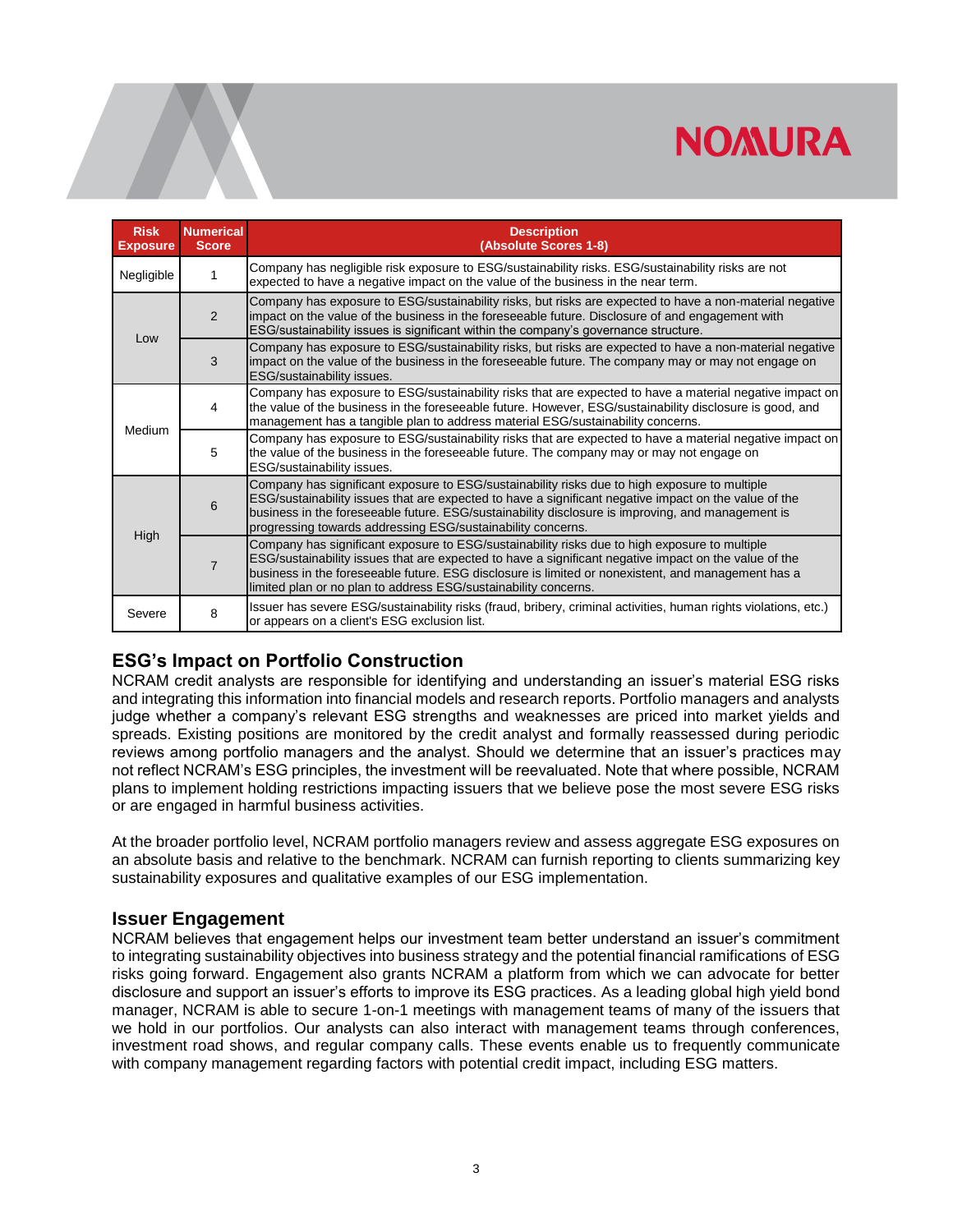If we consider an investment to pose material ESG, financial, or other risks, our analysts would generally engage in a conversation with members of the issuer's management team to share our concerns. As bondholders, we have some limits on our ability to influence an issuer's operations and governance. However, we can add our voice to those of other investment managers pushing for positive change, and we can attempt to motivate issuers by reevaluating our investment decisions and our participation in new issues. NCRAM may sell certain holdings if it is unsatisfied with the ESG risks of an issuer as compared to its industry peers and credit fundamentals.

#### **NCRAM Governance and Oversight**

NCRAM has established an ESG Committee chaired by our CEO & CIO, with membership including representatives from NCRAM's investment and product development teams, as well as our compliance and legal departments. The committee is responsible for designing and implementing NCRAM's ESG policies and procedures, monitoring market trends, and ensuring compliance with applicable regulations. Committee members interface with organizations such as UN PRI and other industry groups and forums, as well as other Nomura Group companies.

The ESG Committee reflects its findings back to the broader investment team, and provides training to all investment personnel at least annually, based on material from both industry groups and internal sources. NCRAM's ESG Policy is reviewed as necessary, but at a minimum annually.

#### **Key Takeaways**

- NCRAM maintains high yield bond management capabilities developed to capture ESG-related investment opportunities and meet clients' evolving sustainability goals
- NCRAM's analysts and portfolio managers assess both the economic and ESG strengths and risks of prospective investments
- The Global Sustainable High Yield strategy seeks to deliver both attractive financial returns and positive sustainability outcomes